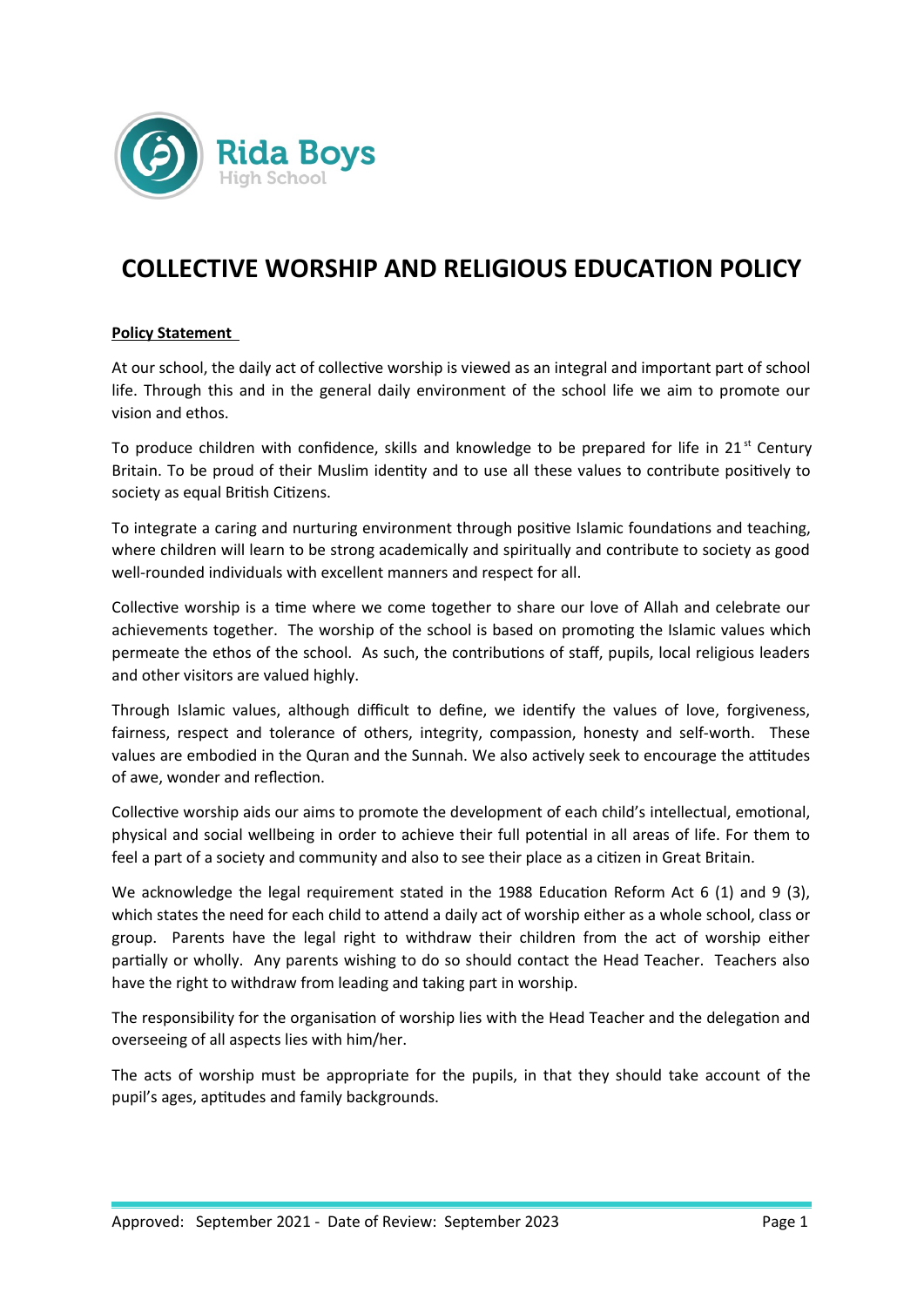## **Principles**

The nature of collective worship

## *Inclusive*

It should be an activity to which all can contribute and from which all can gain, no matter what their personal commitments or life-stance. It should acknowledge diversity and respect the integrity of all participants. It should involve children and adults as active participants and foster a sense of community through an expression of shared values, identity, perception, outlook and purpose.

## *Educational*

It should provide quality learning experiences related to children's own lives. Acts of worship should be properly prepared, executed, evaluated and recorded. They can be a focus of work going on in the school and a celebration of educational achievement. They must always be in line with the curriculum aims of the school.

## *Spiritual*

It should provide a breathing space in the busy whirl of school activity; a time to gather, to be still and to reflect in an atmosphere of peace and fellowship. It should be regarded by all participants as a special time with an effort made to create a special atmosphere. Purposeful silence can be a time to 'feed the spirit' with opportunity for individual reflection and response.

#### **Aims**

Our aim is to provide collective worship which makes a positive contribution to life of the school within the framework of legal requirements. We do this by planning acts of collective worship which:

- 1. Develop a sense of community within the school and of being part of a wider community.
- 2. Make explicit and celebrate the shared values implicit in the school's ethos and learning environment.
- 3. Allow every individual to feel that he/she is an essential and valued part of school community.
- 4. Encourage reflection on the experience of life and so make a definite contribution to the spiritual development of the individual and of the school as a whole.
- 5. Provide opportunities for children and adults to share what is meaningful and significant to them.
- 6. Celebrate difference and diversity and encourage respect of others.
- 7. Increase sensitivity to religious beliefs and opportunities for the children to explore their own beliefs.
- 8. Introduce children to aspects of religious worship.
- 9. Encourage participation and response.

#### **Nature**

All children take part in a daily act of collective worship in school mostly as a whole school assembly but can be either in a class or year group gathering. It is shared experience with adults and children playing an active role. It can be led by teachers, guest speakers or the children. We will use the opportunity to discuss and reflect on many moral issues and themes and also to promote diversity and tolerance. We give the opportunity for question and discussion. This can continue in individual classrooms even after collective worship time is completed.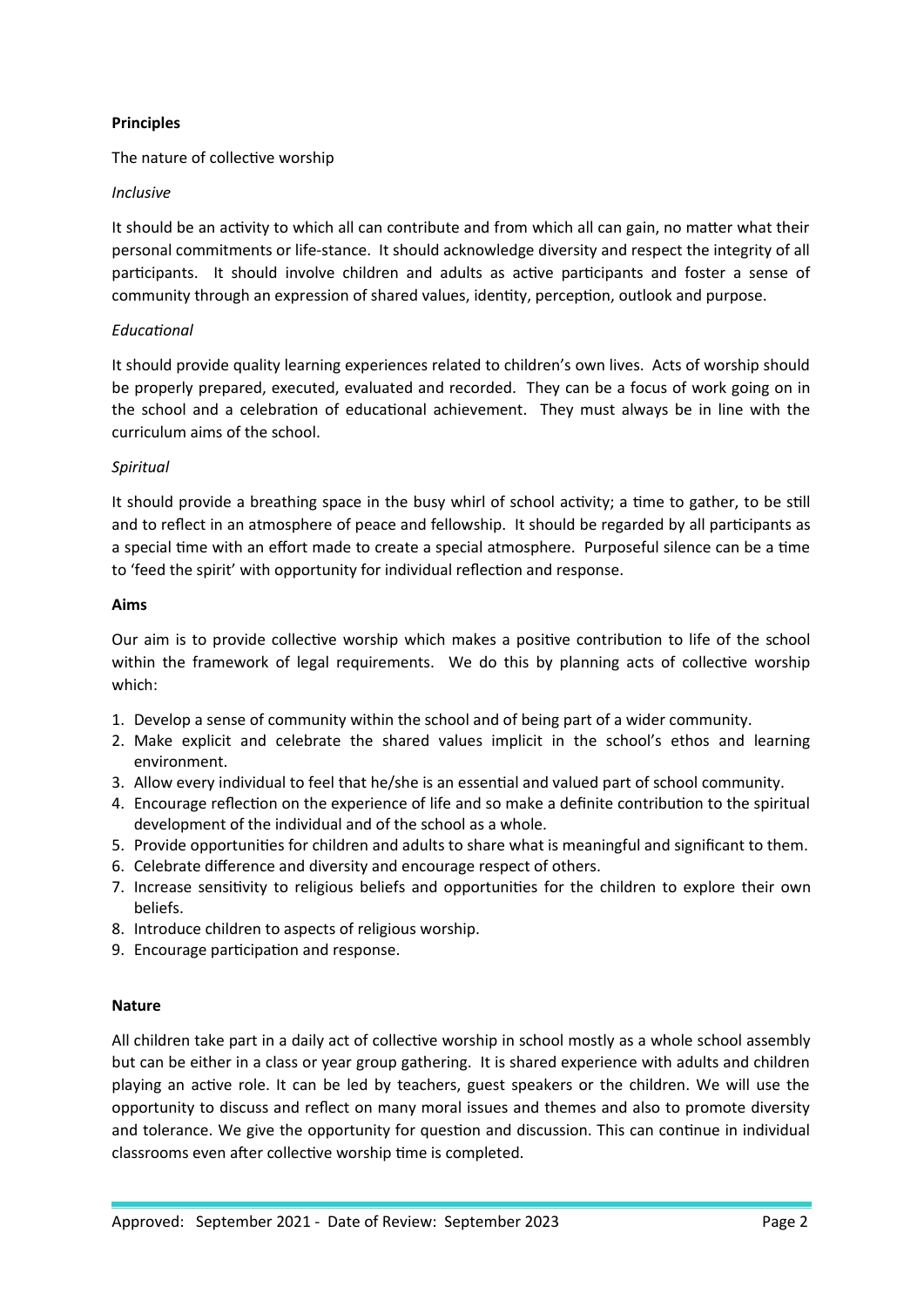Children are grouped together to take part in daily prayers when falling within school hours, this gives further opportunity for quiet time and reflection within a busy school day.

## **Other Faiths**

Although our worship reflects our Islamic beliefs and values, we are committed to respecting other's faith stance and culture, showing tolerance and understanding regardless of pupils', teachers', or visitors' beliefs.

Parents have a right to withdraw their children from the collective act of worship. Parents wishing to take such an action should discuss the matter with the Head teacher and they will be informed of what alternative arrangements can be made.

In conclusion collective worship makes an important contribution to the spiritual, moral and cultural development of students. It prepares students for the challenges, opportunities and responsibilities of adult life in a multi-faith society.

## **Religious Education**

Religious education enables children to investigate and reflect on some of the most fundamental questions asked by people. At our school we aim to develop the children's knowledge and understanding of the major world faiths, and we address the fundamental questions in life, through studying the Islamic faith, as is the ethos of our school, but also enabling children to develop a sound knowledge of other world religions. Children reflect on what it means to have a faith and to develop their own spiritual knowledge and understanding.

The aims of religious education are to help children:

- Develop an awareness of spiritual and moral issues in life experiences;
- Develop knowledge and understanding of Islam and other major world religions and value systems found in Britain;
- Develop an understanding of what it means to be committed to a religious tradition;
- Be able to reflect on their own experiences and to develop a personal response to the fundamental questions of life;
- Develop an understanding of religious traditions and to appreciate the cultural differences in Britain today;
- Develop investigative and research skills and to enable them to make reasoned judgements about religious issues;
- Have respect for other peoples' views and to celebrate the diversity in society.

#### **Teaching and learning style**

We base our teaching and learning style in RE on the key principle that good teaching in RE allows children both to learn about religious traditions and to reflect on what the religious ideas and concepts mean to them. Our teaching enables children to extend their own sense of values and promotes their spiritual growth and development. We encourage children to think about their own views and values in relation to the themes and topics studied in the RE curriculum.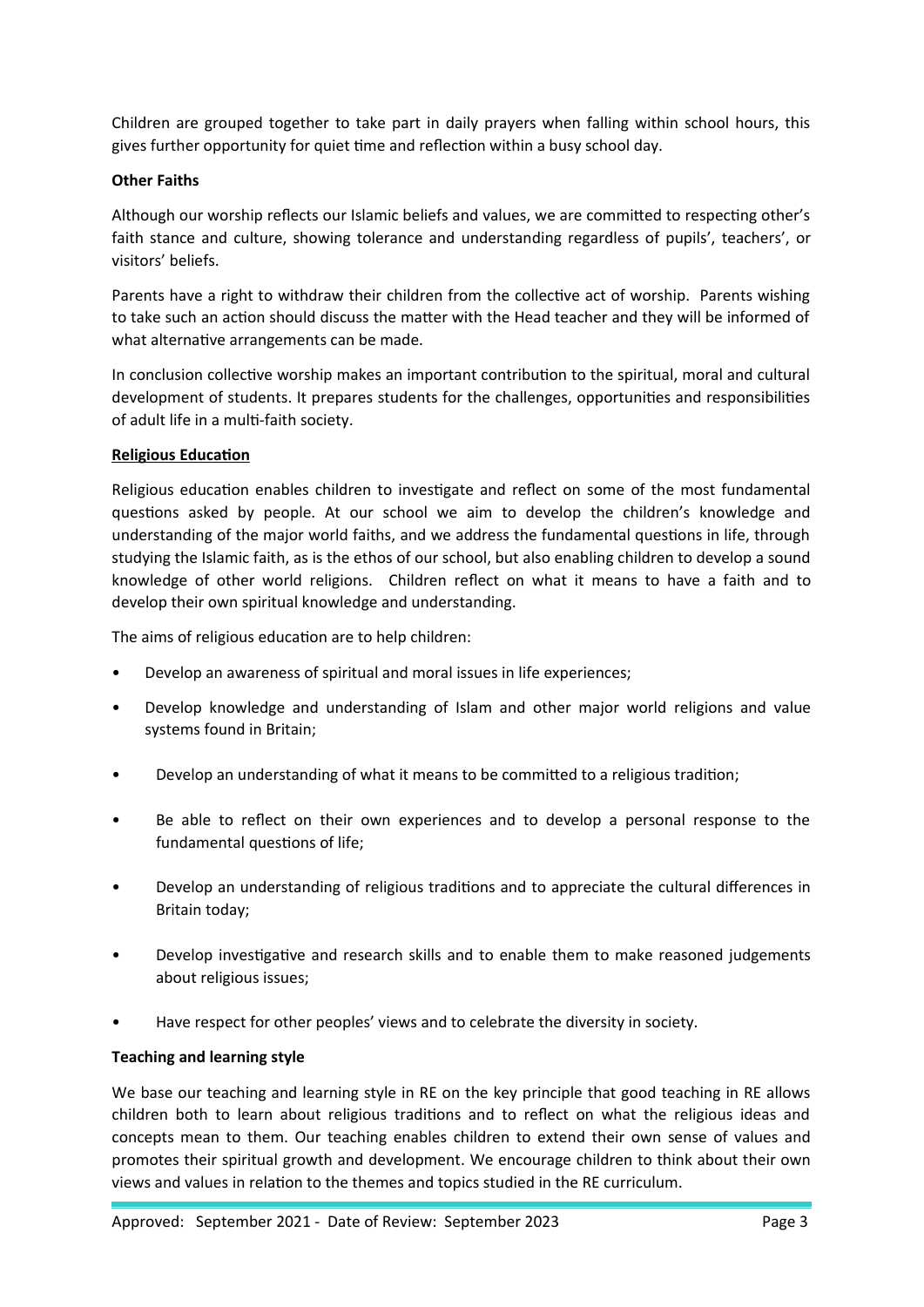Our teaching and learning styles in RE enable children to build on their own experiences and extend their knowledge and understanding of religious traditions. We use opportunities of major religious festivals to develop their religious thinking and tolerance. We organize visits to local places of worship and invite representatives of local religious groups to come into school and talk to the children.

Children carry out research into religious topics. They study particular religious faiths and also compare the religious views of different faith groups on topics such as rites of passage or festivals. Children discuss religious and moral issues often through cross-curricular activities and links with other schools.

## **Curriculum planning in religious education**

We ensure that the topics studied in religious education build upon prior learning. We offer opportunities for children of all abilities to develop their skills and knowledge in each unit, and we ensure that the planned progression built into the scheme of work offers the children an increasing challenge as they move through the school.

We carry out the curriculum planning in religious education in three phases (long-term, mediumterm and short-term). The long-term plan maps the religious education topics studied in each term during each key stage.

Our medium-term plans give details of each unit of work for each term.

The class teacher writes the plans for each lesson and lists the specific learning objectives for that lesson. S/he keeps these individual plans and often discusses them on an informal basis with the SMSCD lead.

We teach religious education to all children in the school, including those in the reception class.

In Early Years, religious education is an integral part of the topic work covered during the year. As the reception class is part of the Foundation Stage of the National Curriculum, we relate the religious education aspects of the children's work to the objectives set out in the Early Learning Goals which underpin the curriculum planning for children aged three to five. Additional RE topics covered throughout the year are outlined in the long term plan.

#### **Contribution of religious education to the teaching of other subjects**

#### *Personal, social and health education (PSHE) and citizenship*

Through our religious education lessons, we teach the children about the values and moral beliefs that underpin individual choices of behaviour. So, for example, we contribute to the discussion of topics such as smoking, drugs and health education. We also promote the values and attitudes required for citizenship in a democracy by teaching respect for others and the need for personal responsibility. In general, by promoting tolerance and understanding of other people, we enable children to appreciate what it means to be positive members of our pluralistic society.

#### *Spiritual, moral, social and cultural development*

Through teaching religious education in our school, we provide opportunities for spiritual development. Children consider and respond to questions concerning the meaning and purpose of life. We help them to recognise the difference between right and wrong through the study of moral and ethical questions. We enhance their social development by helping them to build a sense of